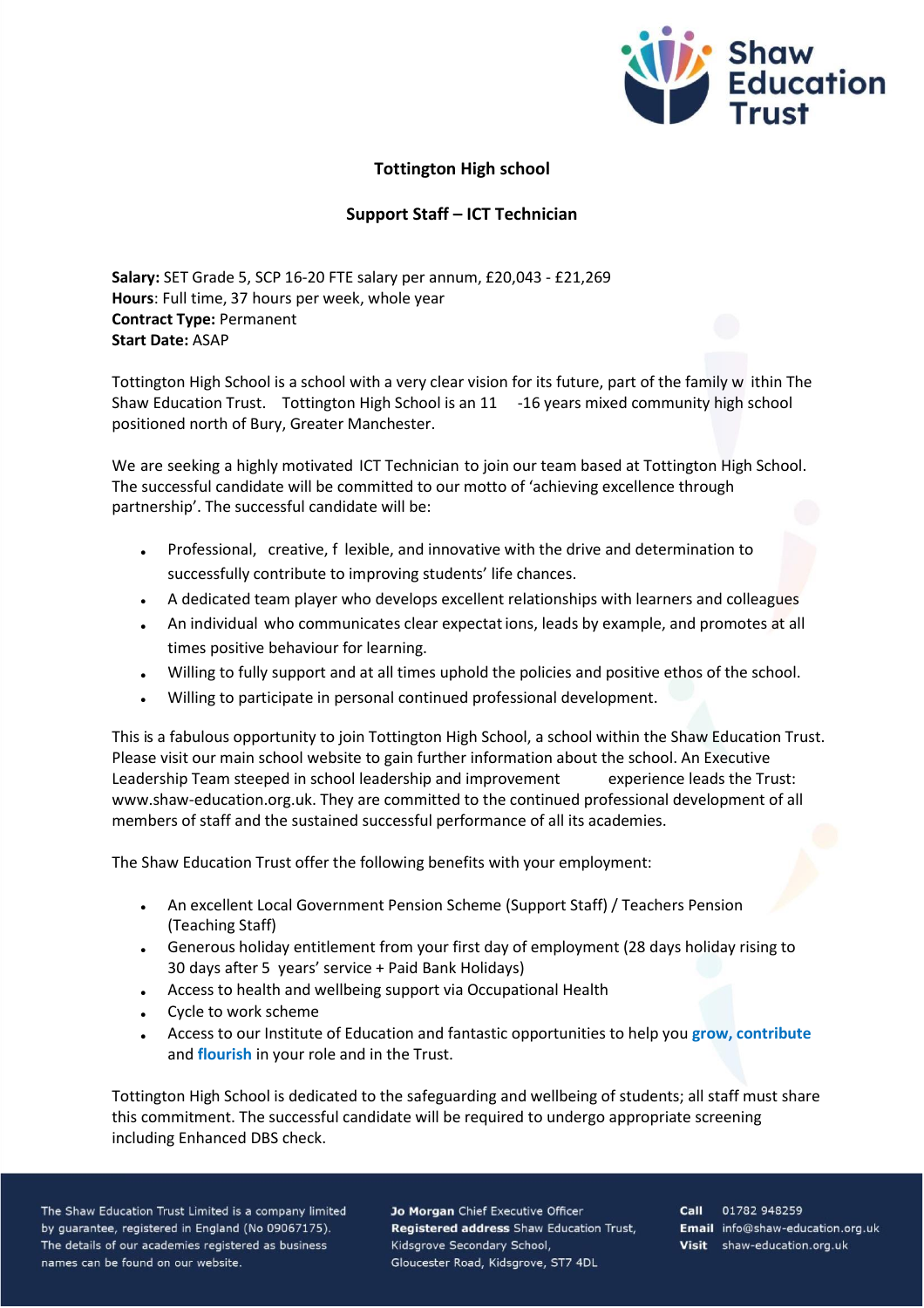Please click on the following link to refer to SE[T Safeguarding and Child Protection Policy](https://www.shaw-education.org.uk/uploads/New%20SET%20documents/Central%20Policies/Safeguarding%20and%20Pupil%20Protection%20Policy%202021-22.pdf)

For an informal discussion and further information about the post, please email our Headteacher, Mrs Brett: ebrett@tottington.shaw-education.org.uk

Further details and application forms are available from the school website:

<https://www.tottington.bury.sch.uk/current-vacancies/> [o](https://www.tottington.bury.sch.uk/current-vacancies/)r Shaw Education Website: <http://www.shaw-education.org.uk/careers.html>

Should you wish to apply, please return your completed application to [nraji@tottington.shaw-education.org.uk](mailto:nraji@tottington.shaw-education.org.uk)

In accordance with our safer recruitment policy CV's will not be accepted

Closing Date: 27<sup>th</sup> June 2022 at 9am - "we reserve the right to close this application early" **Interviews:** TBC